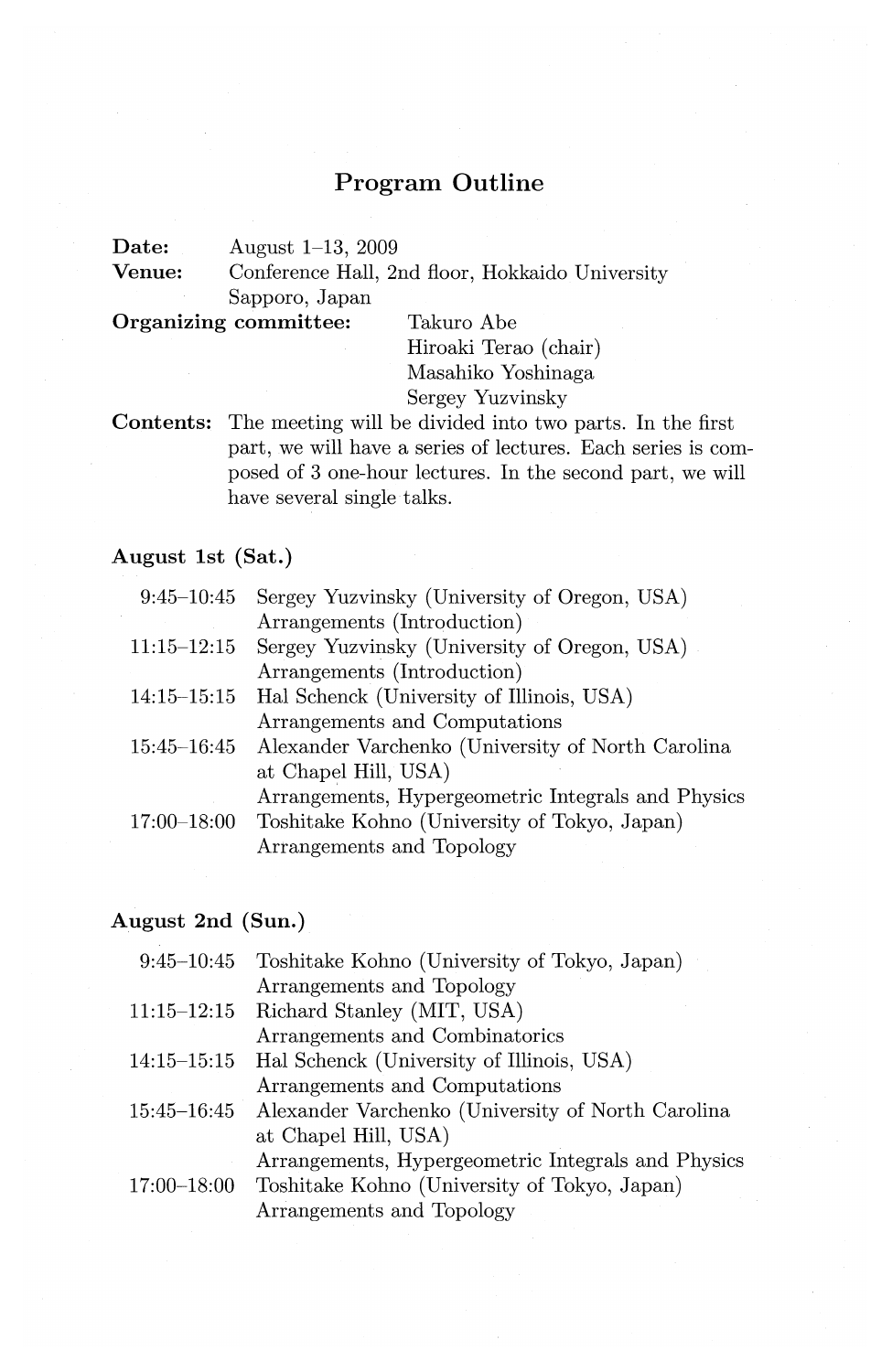# **August 3rd (Mon.)**

| $9:45 - 10:45$        | Masahiko Yoshinaga (Kyoto University, Japan)       |
|-----------------------|----------------------------------------------------|
|                       | Arrangements and Algebraic Geometry                |
| 11:15–12:15           | Richard Stanley (MIT, USA)                         |
|                       | Arrangements and Combinatorics                     |
| $14:15\hbox{--}15:15$ | Hal Schenck (University of Illinois, USA)          |
|                       | Arrangements and Computations                      |
| 15:45–16:45           | Alexander Varchenko (University of North Carolina  |
|                       | at Chapel Hill, USA)                               |
|                       | Arrangements, Hypergeometric Integrals and Physics |
| 17:00–18:00           | Masahiko Yoshinaga (Kyoto University, Japan)       |
|                       | Arrangements and Algebraic Geometry                |
|                       |                                                    |

#### **August 4th** (Tue.)

|                 | 9:45–10:45 Masahiko Yoshinaga (Kyoto University, Japan)            |
|-----------------|--------------------------------------------------------------------|
|                 | Arrangements and Algebraic Geometry                                |
| $11:15 - 12:15$ | Richard Stanley (MIT, USA)                                         |
|                 | Arrangements and Combinatorics                                     |
|                 | 14:15–15:15 Kyoji Saito (Institute for the Physics and Mathematics |
|                 | of the Universe, Japan)                                            |
|                 | Arrangements and Singularities                                     |
|                 | 15:45-16:45 Akimichi Takemura (University of Tokyo, Japan)         |
|                 | Arrangements and Statistics                                        |
| $18:00 - 20:00$ | Reception at the Aspen Hotel                                       |
|                 |                                                                    |

## **August 5th (Wed.)**

|                 | 9:45–10:45 Akimichi Takemura (University of Tokyo, Japan) |
|-----------------|-----------------------------------------------------------|
|                 | Arrangements and Statistics                               |
| $11:15 - 12:15$ | Akimichi Takemura (University of Tokyo, Japan)            |
|                 | Arrangements and Statistics                               |
| $14:15 - 15:15$ | Kyoji Saito (Institute for the Physics and Mathematics    |
|                 | of the Universe, Japan)                                   |
|                 | Arrangements and Singularities                            |
| $15:45 - 16:45$ | Kyoji Saito (Institute for the Physics and Mathematics    |
|                 | of the Universe, Japan)                                   |
|                 |                                                           |

Arrangements and Singularities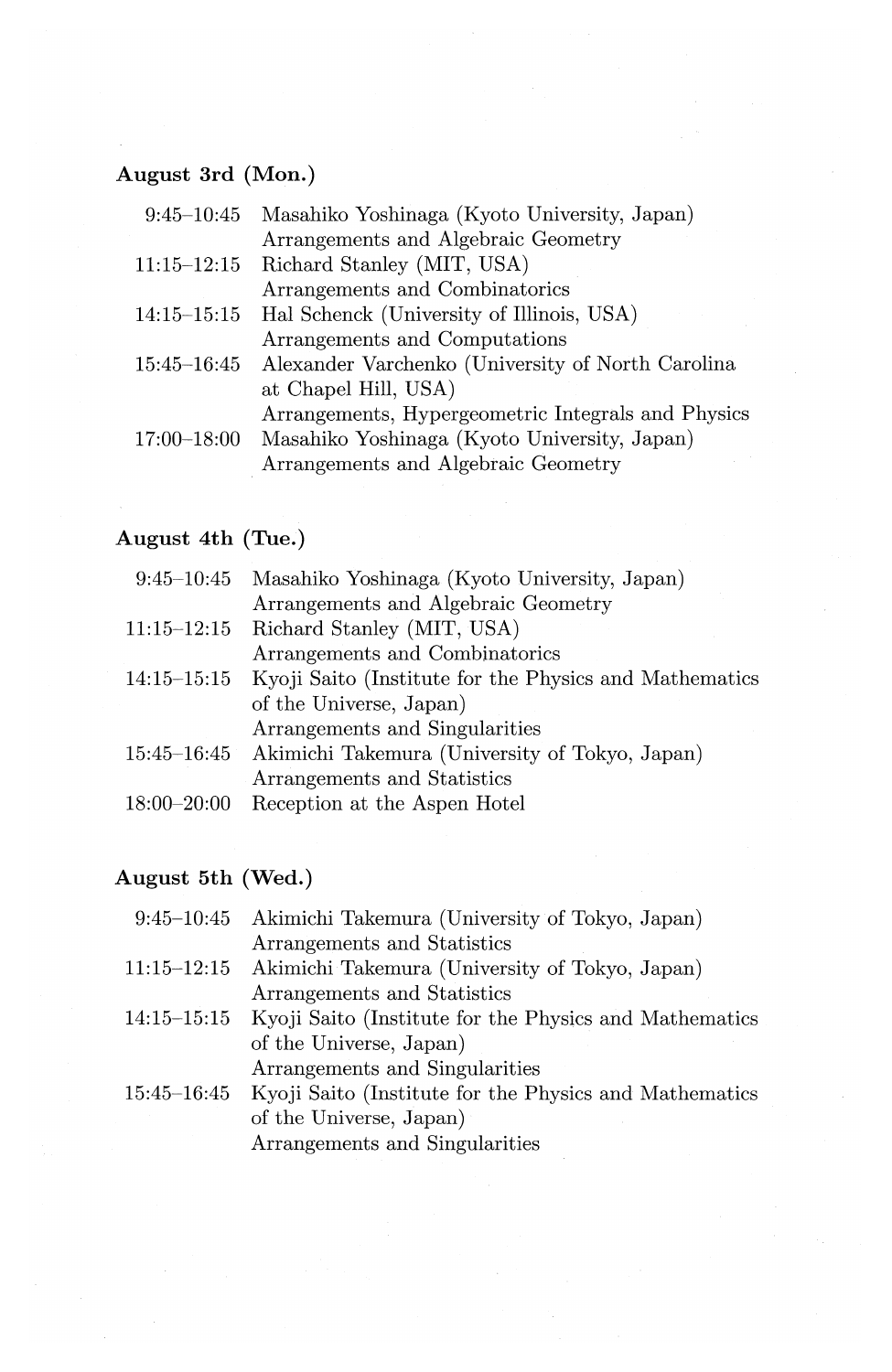# August 8th (Sat.)

| $9:30-$               | Takashi Tsuboi (President of the Mathematical Society     |
|-----------------------|-----------------------------------------------------------|
|                       | of Japan)                                                 |
|                       | Welcome speech                                            |
| $9:45 - 10:45$        | Kazuhiko Aomoto (Nagoya University, Japan)                |
|                       | Hypersphere arrangement and imaginary cycles for          |
|                       | hypergeometric                                            |
|                       | integrals                                                 |
| 11:15–12:15           | Christos Athanasiadis (University of Athens, Greece)      |
|                       | Hyperplane arrangements, random walks and eigenvalues     |
| $14:15 - 15:15$       | Anatoly Libgober (University of Illinois at Chicago, USA) |
|                       | Characteristic varieties of arrangements with isolated    |
|                       | non normal crossings                                      |
| $15:45\hbox{--}16:45$ | Eva Maria Feichtner (University of Bremen, Germany)       |
|                       | On tropical arrangement compactifications                 |
| 17:00-18:00           | Richard Rimanyi (University of North Carolina             |
|                       | at Chapel Hill, USA)                                      |
|                       | Equivariant classes of matroid realization spaces         |

## August 9th (Sun.)

|                 | 9:45-10:45 Uli Walther (Purdue University, USA)         |
|-----------------|---------------------------------------------------------|
|                 | Bockstein maps in local cohomology Joint with           |
|                 | Anurag Singh (Utah)                                     |
| $11:15 - 12:15$ | Claudio Procesi (Università di Roma, Italy)             |
|                 | From splines to the index theorem                       |
| 14:15–15:15     | Alexandru Suciu (Northeastern University, USA)          |
|                 | On the geometry and topology of cohomology jump loci    |
| 15:45–16:45     | Igor Dolgachev (University of Michigan, USA)            |
|                 | Invariant theory of arrangements of hyperplanes         |
| $17:00 - 17:30$ | short communication I                                   |
|                 | Simona Settepanella (Scuola Superiore Sant'Anna, Italy) |
|                 | Arrangements and political economics                    |
| 17:30–18:00     | [short communication II]                                |
|                 | Luca Moci (Università di Roma, Italy)                   |
|                 | An introduction to toric arrangements                   |
| $18:00 - 18:30$ | [short communication III]                               |
|                 | Yoshio Sano (RIMS, Japan)                               |
|                 | Graphical Arrangements and Braid Arrangements           |
|                 | - Graph orientations and linear extensions -            |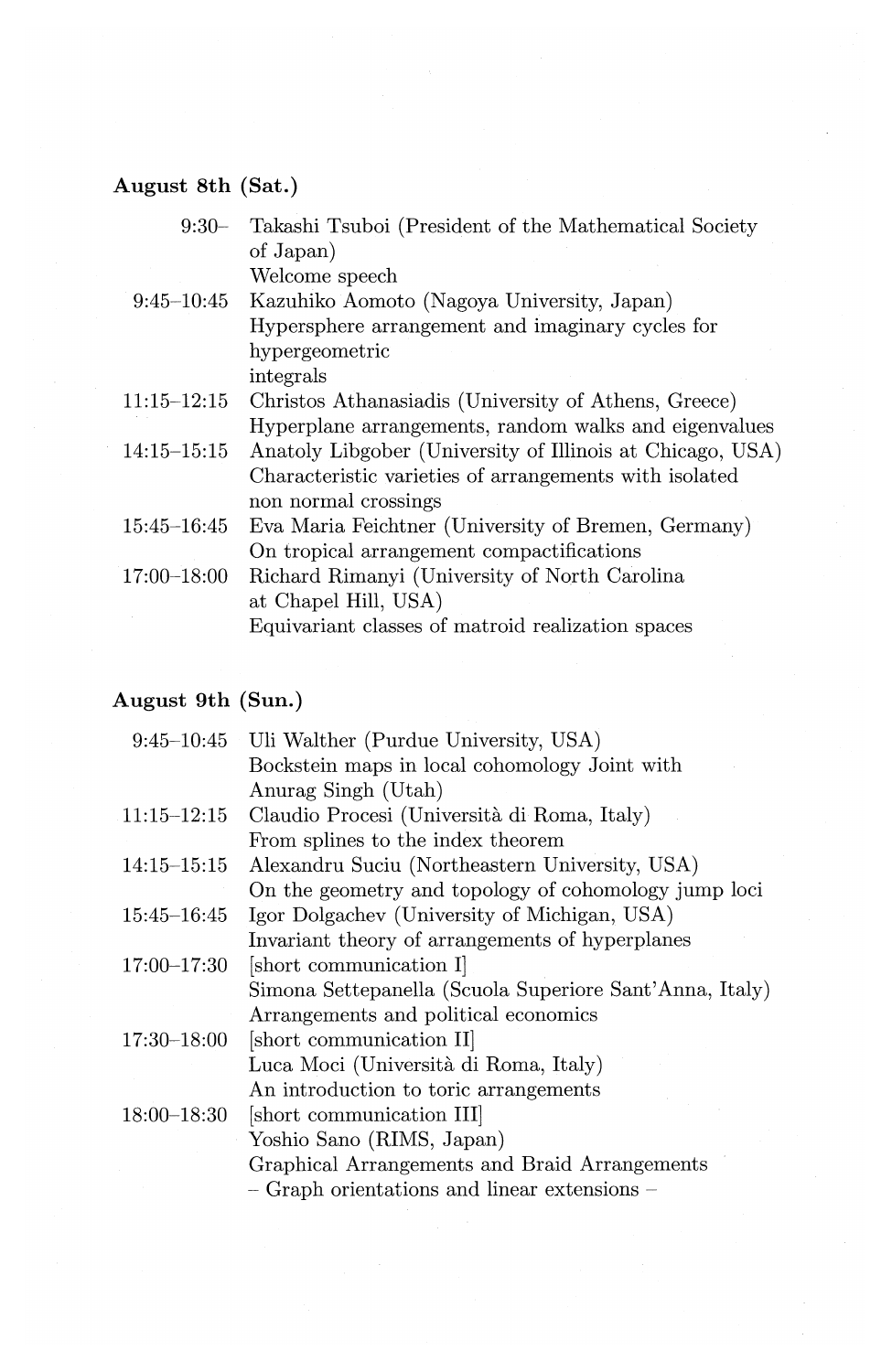## **August lOth (Mon.)**

| $9:45 - 10:45$ | Anders Björner (Mittag-Leffler Institute, Sweden)   |
|----------------|-----------------------------------------------------|
|                | (presented by Axel Hultman (Royal Institute of      |
|                | Technology, Sweden))                                |
|                | Random walks on complex hyperplane arrangements     |
|                | and self-organizing libraries                       |
| 11:15–12:15    | Katsuhisa Mimachi (Tokyo Institute of Technology,   |
|                | Japan)                                              |
|                | Arrangements of hyperplanes and solutions of        |
|                | the Fuchsian diferential equations free from        |
|                | accessary parameters                                |
| 14:15–15:15    | Dai Tamaki (Shinshu University, Japan)              |
|                | Iterated loop spaces and oriented matroids          |
| 15:45–16:45    | Mario Salvetti (Università di Pisa, Italy)          |
|                | Some applications of discrete Morse theory to       |
|                | arrangements                                        |
| 17:00–18:00    | Antoine Deza (McMaster University, Canada)          |
|                | Hyperplane arrangements with large average diameter |
|                |                                                     |

## **August 11th (Tue.)**

| $9:45 - 10:15$  | [short communication IV]                               |
|-----------------|--------------------------------------------------------|
|                 | Meital Eliyahu (Bar Ilan University, Israel)           |
|                 | A characterization of line arrangement whose fundamen- |
|                 | tal group is a direct sum of free groups               |
| $10:15 - 10:45$ | [short communication V]                                |
|                 | David Garber (Holon Institute of Technology, Israel)   |
|                 | A conjugation-free geometric presentation of fundamen- |
|                 | tal groups of arrangements                             |
| $11:15 - 12:15$ | Yoshishige Haraoka (Kumamoto University, Japan)        |
|                 | Arrangements of hyperplanes arising from sections of   |
|                 | rigid local systems                                    |
| $14:15 - 15:15$ | Hironobu Kimura (Kumamoto University, Japan)           |
|                 | On a problem of arrangements related to the hypergeo-  |
|                 | metric integrals of confluent type                     |
| $15:45 - 16:45$ | Eduard Looijenga (Universiteit Utrecht, Netherlands)   |
|                 | Representations out of polydifferentials and the       |
|                 | KZ-system                                              |
| 17:00–17:30     | short communication VI                                 |
|                 | Amanda Hager (University of Iowa, USA)                 |
|                 | Freeness of arrangements and arrangement bundles       |